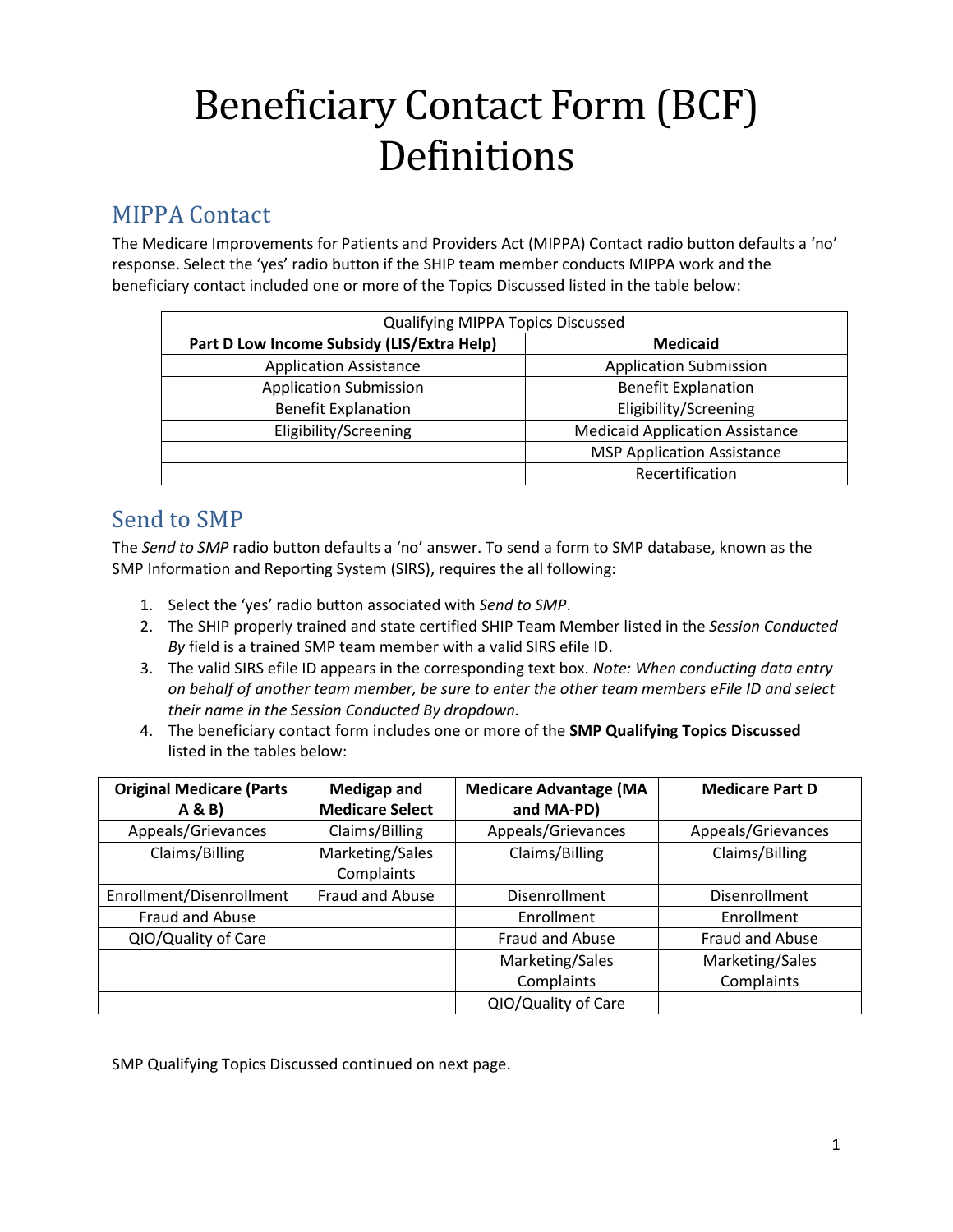| <b>Medicare Low Income</b>      | <b>Medicaid</b> | <b>Additional Topics Discussed</b> | <b>Additional Topics</b>        |
|---------------------------------|-----------------|------------------------------------|---------------------------------|
| <b>Subsidy (LIS/Extra Help)</b> |                 |                                    | <b>Discussed</b>                |
| Appeals/Grievances              | Claims/Billing  | Ambulance                          | Hospice                         |
| Claims/Billing                  | Fraud and Abuse | Dental/Vision/Hearing              | Hospital                        |
|                                 |                 | <b>DMEPOS</b>                      | New Medicare Card               |
|                                 |                 | <b>Duals Demonstration</b>         | <b>Preventive Benefits</b>      |
|                                 |                 | Home Health Care                   | <b>Skilled Nursing Facility</b> |

## Counseling Information

| <b>Field</b>                | <b>Definition</b>                                                              |
|-----------------------------|--------------------------------------------------------------------------------|
| Session Conducted           | Auto-populates with the name of the user logged into STARS. Use the            |
| Bv                          | dropdown arrow to select the appropriate team member when entering             |
|                             | contacts on another's behalf.                                                  |
| <b>Partner Organization</b> | Auto-populates after the form has been saved based on the Organization         |
| Affiliation                 | Affiliation assigned in the profile of the team member listed in the Session   |
|                             | Conducted By dropdown box.                                                     |
| Zip Code of Session         | Enter the five-digit zip code of the properly trained and state certified SHIP |
| Location                    | Team Member's physical location at the time the counseling session occurs.     |
|                             | NOTE: If the event location zip code is not available, the team member (with   |
|                             | approval from their supervisor) may use a default zip code for the county in   |
|                             | which the event occurred, as a proxy entry, for the real zip code.             |
| <b>State of Session</b>     | Auto-populates based on the state assigned in the profile of the team          |
| Location                    | member listed in the Session Conducted By dropdown box.                        |
| County of Session           | Auto-populates based on the Zip Code of Session Location.                      |
| Location                    |                                                                                |

## Beneficiary Information

| <b>Field</b>                       | <b>Definition</b>                                                                                                                                                                                                                                                                                                                                |
|------------------------------------|--------------------------------------------------------------------------------------------------------------------------------------------------------------------------------------------------------------------------------------------------------------------------------------------------------------------------------------------------|
| Beneficiary First and<br>Last Name | Enter as appropriate. If counseling more than one person per session (e.g. a<br>couple or family members), be sure to complete a form for each individual for<br>the same issue(s) or separate issues.                                                                                                                                           |
|                                    | NOTE: The SHIP Beneficiary Satisfaction Survey project involves a contractor<br>calling the SHIP service recipient to obtain feedback. A beneficiary name is<br>needed for survey completion. Though this field is not required, ACL requests<br>the beneficiary name be reported as often as possible to support the survey<br>project.         |
| <b>Beneficiary Phone</b><br>Number | Enter the phone number starting with the area code as appropriate. Enter<br>numbers only as the field is automatically formatted.                                                                                                                                                                                                                |
|                                    | NOTE: The SHIP Beneficiary Satisfaction Survey project involves a contractor<br>calling the SHIP service recipient to obtain feedback. A beneficiary phone<br>number is needed for survey completion. Though this field is not required, ACL<br>requests the beneficiary name be reported as often as possible to support the<br>survey project. |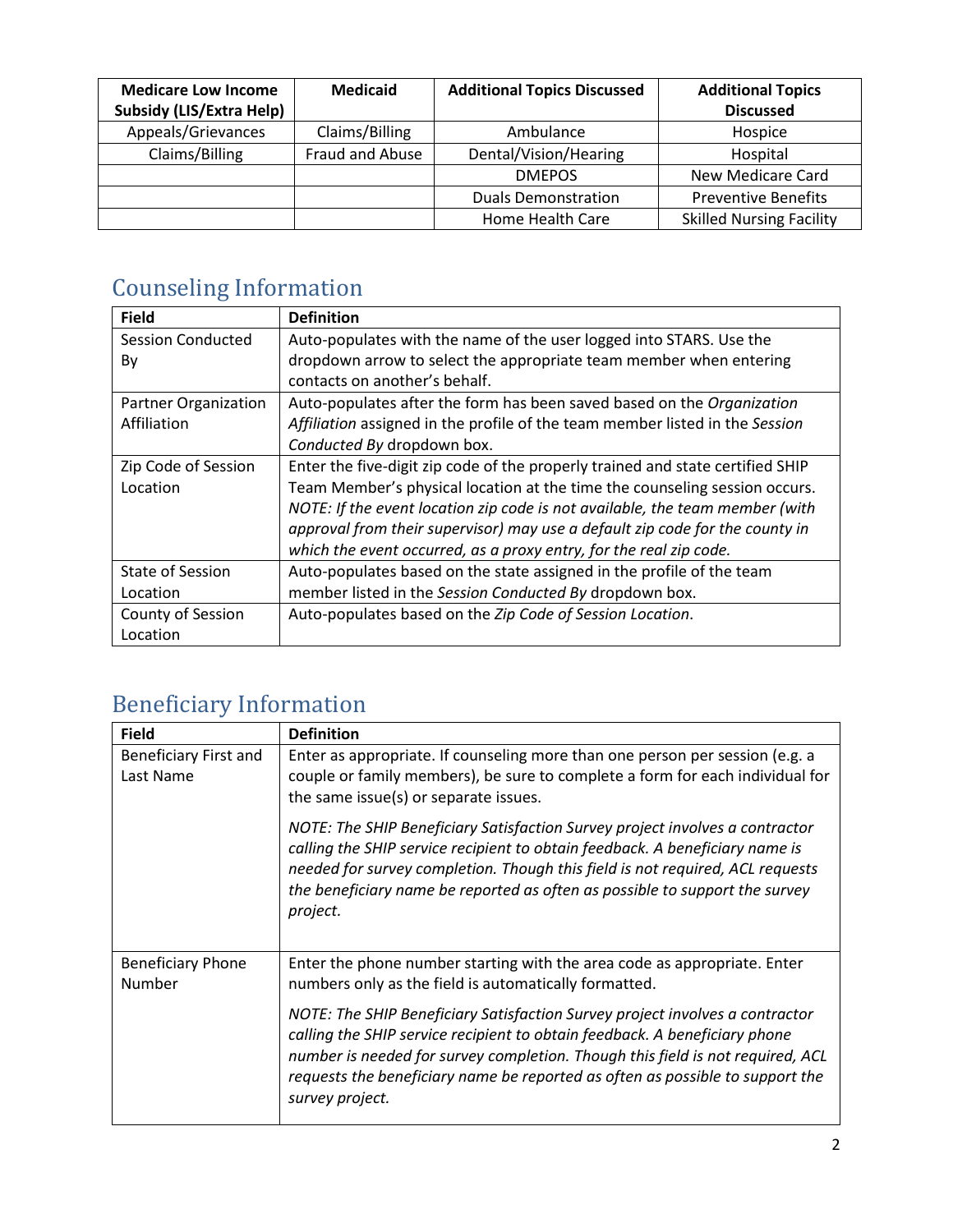| <b>Beneficiary Email</b> | Enter as appropriate.                                                                                |
|--------------------------|------------------------------------------------------------------------------------------------------|
| Representative First     | Enter as appropriate the name of the individual helping (or representing) the                        |
| and Last Name            | beneficiary (e.g. spouse, relative, friend, staff/volunteer of another agency).                      |
| Representative           | Enter as appropriate the phone number of the individual helping (or                                  |
| <b>Phone Number</b>      | representing) the beneficiary (e.g. spouse, relative, friend, staff/volunteer of<br>another agency). |
| Representative Email     | Enter as appropriate.                                                                                |
| State of Beneficiary     | Auto-populates based on the team member listed in the Session Conducted                              |
| Residence                | By dropdown box.                                                                                     |
|                          |                                                                                                      |
|                          | NOTE: Be sure to select state from dropdown menu if the beneficiary or                               |
|                          | representative lives in different state than the state where the SHIP team<br>member counsels.       |
| Zip Code of              | Enter the zip code where the beneficiary or their representative lives.                              |
| Beneficiary              |                                                                                                      |
| Residence                | NOTE: If the beneficiary's specific zip code is not available, the team member                       |
|                          | (with approval from their supervisor) may use a default zip code for the                             |
|                          | county in which the client resides, as a proxy entry, for the real zip code.                         |
| County of Beneficiary    | Auto-populates based on the Zip Code of Beneficiary Residence.                                       |
| Residence                |                                                                                                      |
|                          | NOTE: Zip codes may cross county lines and include more than one county,                             |
|                          | and therefore the default zip code which auto-populates may not be correct.                          |
|                          | Be sure to ask the beneficiary or their representative for their specific zip code.                  |

## Contact Details

| <b>Field</b>    | <b>Definition</b>                                                                                                                                                                                                                                                                                                                                                                                                                                                                                                                                                                                                                   |
|-----------------|-------------------------------------------------------------------------------------------------------------------------------------------------------------------------------------------------------------------------------------------------------------------------------------------------------------------------------------------------------------------------------------------------------------------------------------------------------------------------------------------------------------------------------------------------------------------------------------------------------------------------------------|
| Date of Contact | Enter the date of the counseling session in the MM/DD/YYYY format or click<br>the calendar and use the date picker.                                                                                                                                                                                                                                                                                                                                                                                                                                                                                                                 |
|                 | When to update a BCF:<br>All contact and work by the same team member on behalf of a beneficiary or<br>representative on one day must be reported on the same form. To report<br>additional time (e.g. another phone call, research time, etc.) for the same day,<br>edit the existing form in STARS and save it. Do not submit multiple forms for<br>the same team member on behalf of the same beneficiary or representative<br>on one day.<br>When to add a new BCF:<br>If two or more team members work with the beneficiary or their<br>representative on the same day, then each team member should submit a<br>separate BCF. |
|                 |                                                                                                                                                                                                                                                                                                                                                                                                                                                                                                                                                                                                                                     |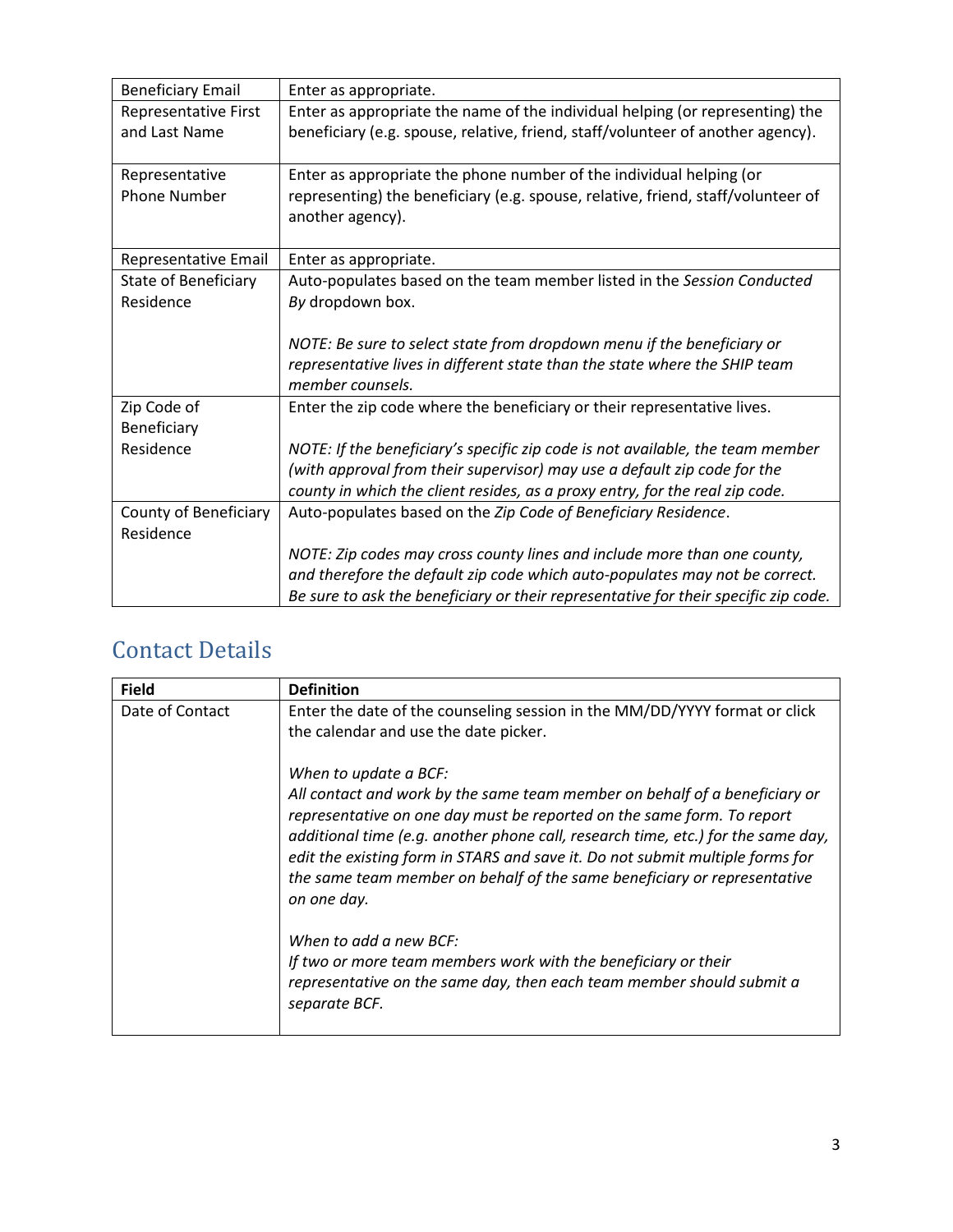## How did Beneficiary Learn About SHIP

| <b>Field</b>                | <b>Definition</b>                                                                 |
|-----------------------------|-----------------------------------------------------------------------------------|
| <b>CMS Outreach</b>         | Select this option if a CMS sponsored source such as a web site, publication,     |
|                             | mailing, regional office, etc., provided the referral. Examples include, but not  |
|                             | limited to, Medicare.gov, Medicare & You, and other CMS Publications.             |
|                             |                                                                                   |
|                             | NOTE: Do not include 1-800-Medicare referrals. There is a separate listing for    |
|                             | 1-800-Medicare near the bottom of the dropdown menu.                              |
| <b>Congressional Office</b> | Select this option if a Congressional Office representative provided the          |
|                             | referral.                                                                         |
| <b>Friend or Relative</b>   | Select this option if a friend or relative provided the referral.                 |
| Health/Drug Plan            | Select this option if a Medicare health or drug plan's representative,            |
|                             | materials, website, or informational session provided the referral.               |
| Partner Agency              | Select this option if one of SHIP's partner agencies such as a disability         |
|                             | organization, a senior organization, an advocacy organization, etc. provided      |
|                             | the referral.                                                                     |
| Previous Contact            | Select this option if the beneficiary sought SHIP services in the past.           |
| <b>SHIP Mailings</b>        | Select this option if publicity that SHIP generated (distributed by mail,         |
|                             | brochures left in community locations, or another agency (e.g., a SHIP            |
|                             | brochure enclosed with a mailing from the Alzheimer's Association)) the           |
|                             | referral.                                                                         |
| <b>SHIP Media</b>           | Select this option if a public service announcement (PSA), radio, newspaper,      |
|                             | or other media SHIP conducted provided the referral.                              |
| <b>SHIP Presentation</b>    | Select this option if the beneficiary learned about SHIP at a presentation or     |
|                             | health fair sponsored by SHIP or another organization.                            |
| <b>SHIP TA Center</b>       | Select this option if the SHIP Technical Assistance (TA) Center representative,   |
|                             | website, or materials of the SHIP TA Center provided the referral.                |
| <b>SSA</b>                  | Select this option if a Social Security Administration (SSA) representative,      |
|                             | website, or materials provided the referral.                                      |
| <b>State Medicaid</b>       | Select this option if a representative of the State Medicaid Agency (such as a    |
| Agency                      | casework, eligibility specialist, etc.) provided the referral.                    |
| <b>State SHIP Website</b>   | Select this option if the website of the state SHIP or a local SHIP agency within |
|                             | the state provided the referral.                                                  |
| 1-800-Medicare              | Select this option if a representative of 1-800-Medicare provided the referral.   |
| Other                       | Select this option only if the referral response cannot fit into one of the       |
|                             | previous categories.                                                              |
| Not Collected               | Select this option if the beneficiary refuses, is unsure, does not know, or if    |
|                             | this question was not asked.                                                      |

## Method of Contact

| <b>Field</b>               | <b>Definition</b>                                                       |
|----------------------------|-------------------------------------------------------------------------|
| Email                      | Select this option if the contact occurs by email.                      |
| Face to Face at            | Select this option if the contact occurs at the beneficiary's (or their |
| Beneficiary Home or        | representative's) home or facility.                                     |
| Facility                   |                                                                         |
| Face to Face at            | Select this option if the contact occurs in a location other than the   |
| <b>Counseling Location</b> | beneficiary's (or their representative's) home or facility.             |
| or Event Site              |                                                                         |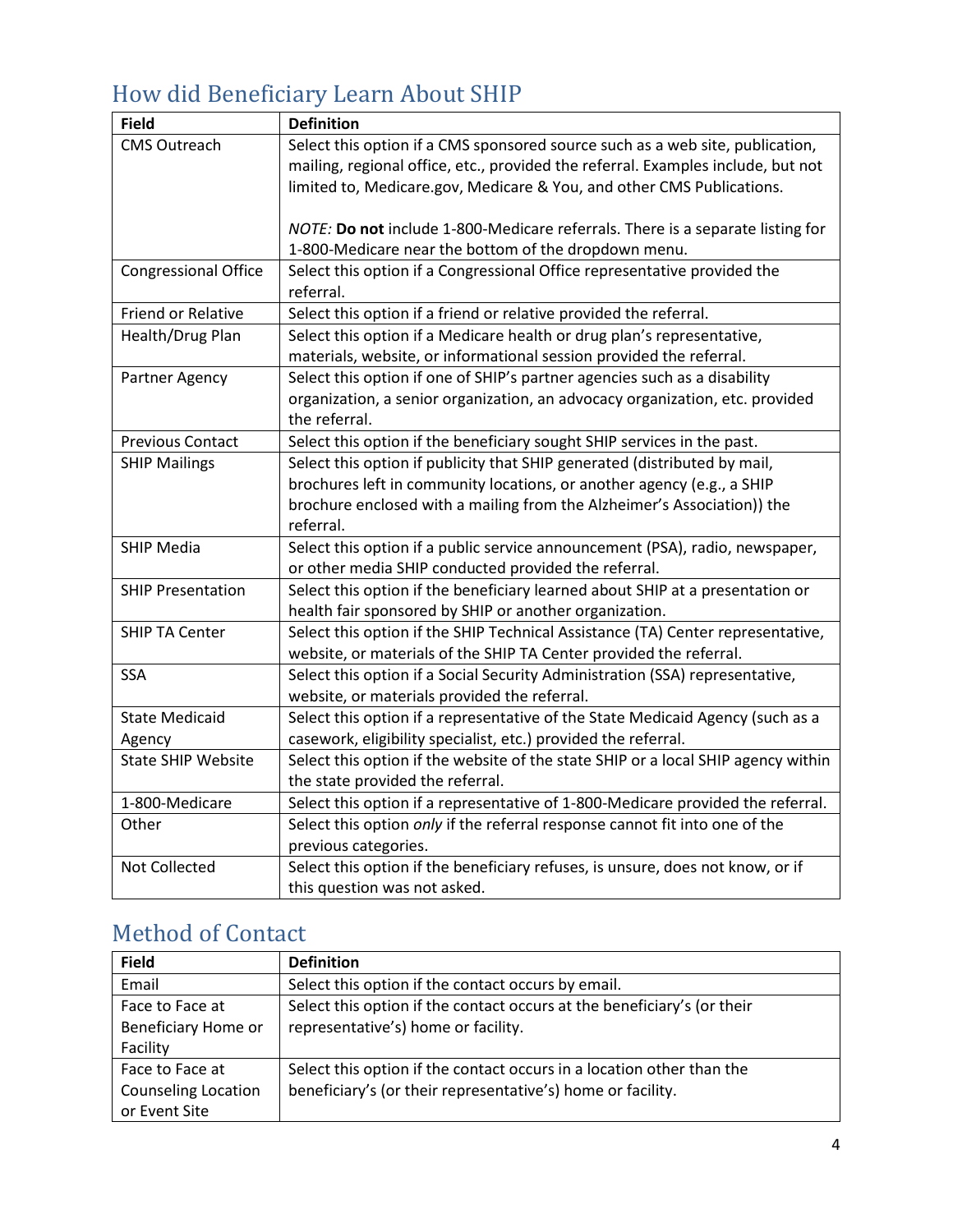| Phone Call      | Select this option if the contact occurs by phone.                                                                                                                                              |
|-----------------|-------------------------------------------------------------------------------------------------------------------------------------------------------------------------------------------------|
| Postal Mail/Fax | Select this option if the contact occurs by postal mail/fax.                                                                                                                                    |
| Web Based       | Select this option if the contact occurs by web including examples like Skype,<br>web conference (ex. WebEx, ReadyTalk, GoTo Meeting), or other methods of<br>web communication (ex. web chat). |

## Beneficiary Demographics

Select the appropriate demographic information as reported by the beneficiary (or representative). ACL requests these details to document service provision to all populations and to identify when services need to be adjusted. However, if the beneficiary refuses to answer or if the question was not asked, record a response of *Not Collected*.

| English as a Primary       | Select the "yes" radio button if the beneficiary or their representative's        |
|----------------------------|-----------------------------------------------------------------------------------|
| Language                   | primary language is English. If English is not the primary language, select the   |
|                            | "no" radio button.                                                                |
| <b>Beneficiary Income</b>  | Select the appropriate income level above or below 150% of the Federal            |
|                            | Poverty Level (FPL) of monthly household income. If the beneficiary refuses       |
|                            | or if the question was not asked, record a response of Not Collected.             |
|                            | NOTE: 150% of FPL is the federal government income limit (maximum) for            |
|                            | Extra Help eligibility                                                            |
| <b>Beneficiary Assets</b>  | Select the appropriate asset level above or below LIS assets limits (maximum)     |
|                            | for Extra Help eligibility. If the beneficiary refuses or if the question was not |
|                            | asked, record a response of Not Collected.                                        |
|                            |                                                                                   |
| Receiving or Applying      | Select the "yes" radio button if the beneficiary is:                              |
| for Social Security        | 1. Under age 65 and                                                               |
| Disability or              | Applying for Medicare or Social Security benefits due to disability or<br>2.      |
| <b>Medicare Disability</b> | Receiving Medicare or Social Security benefits due to disability<br>3.            |
|                            | (including End-stage Renal Disease (ESRD), Amyotrophic Lateral                    |
|                            | Sclerosis (ALS), or other disability determination)                               |
|                            | NOTE: STARS will not allow a 'yes' response if the beneficiary age range is       |
|                            | something other than under age 65.                                                |

## Topics Discussed

Listed below are descriptions of most of the SHIP-related topics discussed during a counseling session. Team members should select the boxes for all topics that apply. If, for example, a team member discusses eligibility for Medicare Advantage and provides an explanation of benefits, then both boxes should be selected.

| $U_1$ is independent of the $U_2$ in $\alpha$ $D$ |                                                                   |  |
|---------------------------------------------------|-------------------------------------------------------------------|--|
| <b>Field</b>                                      | <b>Definition</b>                                                 |  |
| Appeals/Grievances                                | Check this box to indicate assisting with an Original Medicare    |  |
|                                                   | appeals/grievance process including determining                   |  |
|                                                   | appropriateness, describing the process, assisting with gathering |  |

#### Original Medicare Parts A & B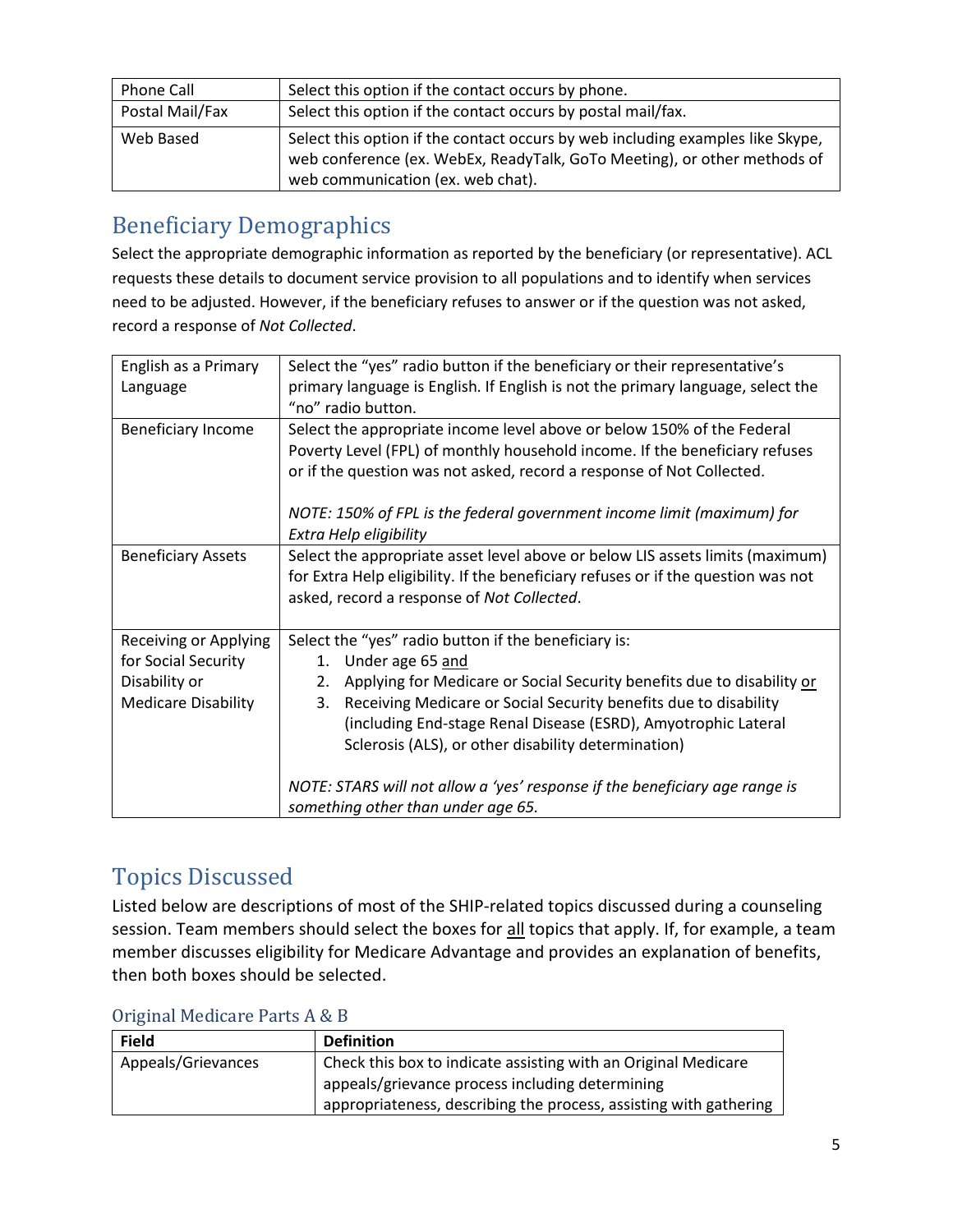| and/or submitting documentation, or participating in               |
|--------------------------------------------------------------------|
| Check this box to indicate discussion of Original Medicare         |
| coverage (what is pays for or does not pay for).                   |
| Check this box to indicate assisting with an Original Medicare     |
| claims/billing process including describing the process, assisting |
| with gathering and submitting documentation, or sorting            |
|                                                                    |
| Check this box to indicate assisting with an Original Medicare     |
| COB including primary and secondary payer rules, assisting with    |
| calling, gathering, or submitting documentation to the COB         |
|                                                                    |
| Check this box to indicate discussion of Original Medicare         |
| eligibility criteria including answering eligibility questions or  |
|                                                                    |
| Check this box to indicate assisting with Original Medicare        |
|                                                                    |
|                                                                    |
| NOTE: Enrollment may occur online, with a paper application, or    |
| other means such as help from Social Security representatives.     |
| Check this box to indicate assisting with Original Medicare fraud  |
| and abuse reporting, investigating, and/or referrals to other      |
|                                                                    |
| Check this box to indicate discussion of Original Medicare         |
| Quality Improvement Organization (QIO) or Quality of Care          |
| concerns. These concerns that are not considered appeals           |
| and/or grievances (e.g. referrals to the QIO for provider/skilled  |
| nursing facility/physical therapy/hospital quality of care or      |
|                                                                    |
|                                                                    |

### Medigap and Medicare Select

| <b>Field</b>               | <b>Definition</b>                                                   |
|----------------------------|---------------------------------------------------------------------|
| <b>Benefit Explanation</b> | Check this box to indicate discussion of Medigap or Medicare        |
|                            | Select supplemental coverage (what is pays for or does not pay      |
|                            | for).                                                               |
| Claims/Billing             | Check this box to indicate assisting with a Medigap or Medicare     |
|                            | Select claims/billing process including describing the process,     |
|                            | assisting with gathering and submitting documentation, or           |
|                            | sorting paperwork.                                                  |
| Eligibility/Screening      | Check this box to indicate discussion of Medigap or Medicare        |
|                            | Select eligibility criteria including screening for eligibility and |
|                            | answering eligibility questions.                                    |
| <b>Fraud and Abuse</b>     | Check this box to indicate assisting with Medigap or Medicare       |
|                            | Select fraud and abuse reporting, investigating, and/or referrals   |
|                            | to other agencies (e.g. SMP, Insurance Department/Bureau).          |
| Marketing/Sales            | Check this box to indicate assisting with a Medigap or Medicare     |
| Complaints & Issues        | Select complaint. For example, complaints may include               |
|                            | broker/agent tactics, marketing misrepresentations, etc.            |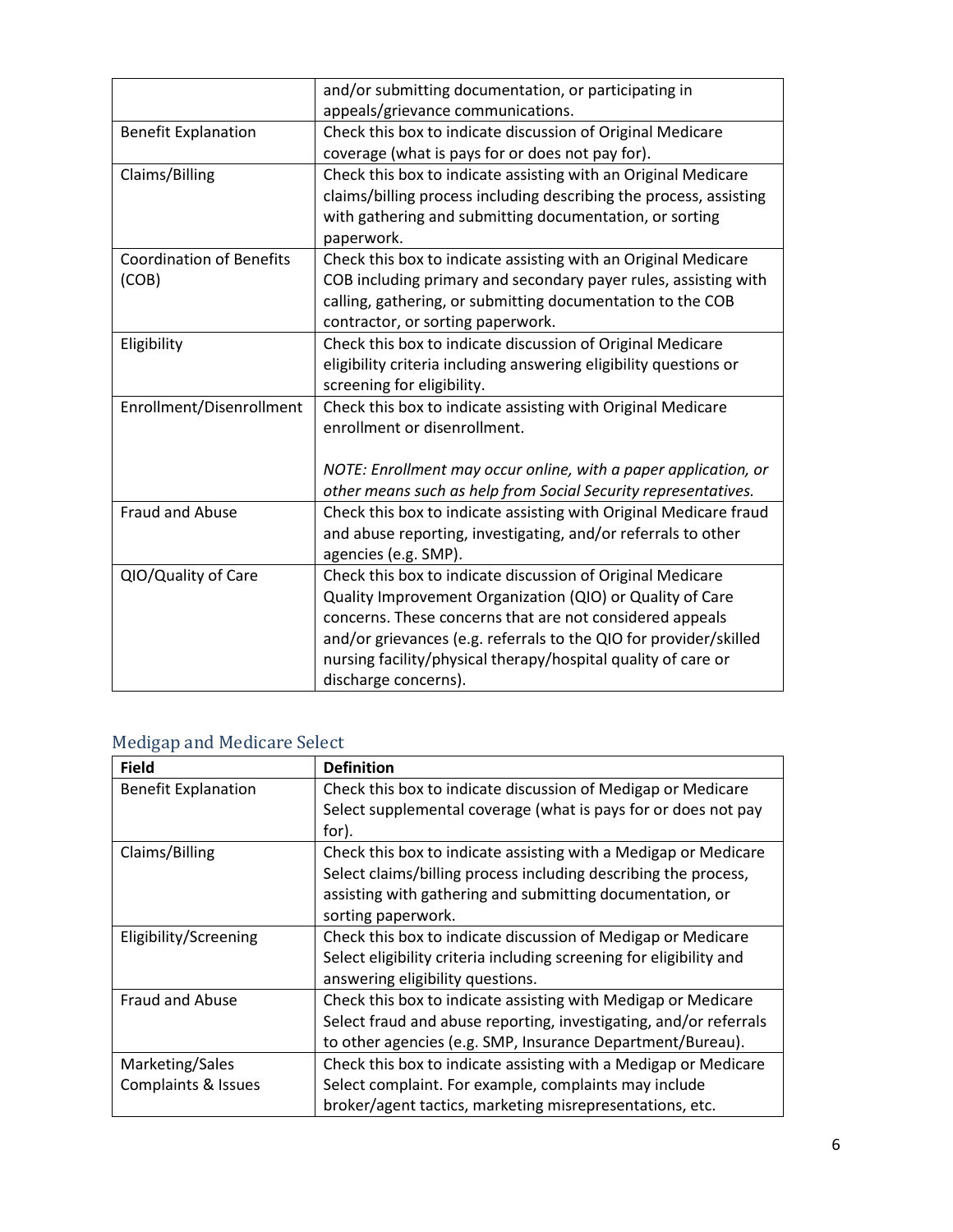|                  | NOTE: Such complaints can be filed with the SMP or Insurance<br>Department/Bureau with Medigap regulatory authority. |
|------------------|----------------------------------------------------------------------------------------------------------------------|
| Plan Non-Renewal | Check this box to indicate assisting with Medigap or Medicare                                                        |
|                  | Select plan termination or nonrenewal.                                                                               |
| Plan Comparison  | Check this box to indicate assisting with Medigap or Medicare                                                        |
|                  | Select plan comparison. Sample sources include the plan                                                              |
|                  | website, www.medicare.gov, or state/territory specific Medigap                                                       |
|                  | rates.                                                                                                               |

### Medicare Advantage (MA and MA-PD)

| <b>Field</b>               | <b>Definition</b>                                                     |
|----------------------------|-----------------------------------------------------------------------|
| Appeals/Grievances         | Check this box to indicate assisting with an MA or MA-PD              |
|                            | appeals/grievance process including determining                       |
|                            | appropriateness, describing the process, assisting with gathering     |
|                            | and/or submitting documentation, or participating in                  |
|                            | appeals/grievance communications.                                     |
| <b>Benefit Explanation</b> | Check this box to indicate discussion of MA or MA-PD coverage         |
|                            | (what is pays for or does not pay for) such as coverage areas,        |
|                            | networks, benefits, costs, etc.                                       |
| Claims/Billing             | Check this box to indicate assisting with an MA or MA-PD              |
|                            | claims/billing process including describing the process, assisting    |
|                            | with gathering and submitting documentation, or sorting               |
|                            | paperwork.                                                            |
| Disenrollment              | Check this box to indicate assisting with MA or MA-PD                 |
|                            | disenrollment (e.g. enrolling in a different plan to replace the      |
|                            | current MA/MA-PD).                                                    |
|                            |                                                                       |
|                            | NOTE: Disenrollment can occur via online enrollment into a new        |
|                            | plan, a paper application to a new plan, or through assistance of     |
|                            | Medicare (via CTM, CMS Regional Office, or 1-800-Medicare) or         |
|                            | the plan customer service. The reasons could be related to            |
|                            | changes in provider participation, changes in premiums, changes       |
|                            | in covered benefits, and/or eligibility for Special Enrollment        |
|                            | Period (SEP).                                                         |
| Eligibility/Screening      | Check this box to indicate discussion of MA or MA-PD eligibility      |
|                            | criteria including screening for eligibility or answering eligibility |
|                            | questions.                                                            |
| Enrollment                 | Check this box to indicate assisting with MA or MA-PD                 |
|                            | enrollment.                                                           |
|                            |                                                                       |
|                            | NOTE: Enrollment may occur online, with a paper application, or       |
|                            | other means such as help from 1-800-Medicare representatives,         |
|                            | the CMS Regional Office, or the plan.                                 |
| Fraud and Abuse            | Check this box to indicate assisting with MA or MA-PD fraud and       |
|                            | abuse reporting, investigating, and/or referrals to other agencies    |
|                            | (e.g. SMP).                                                           |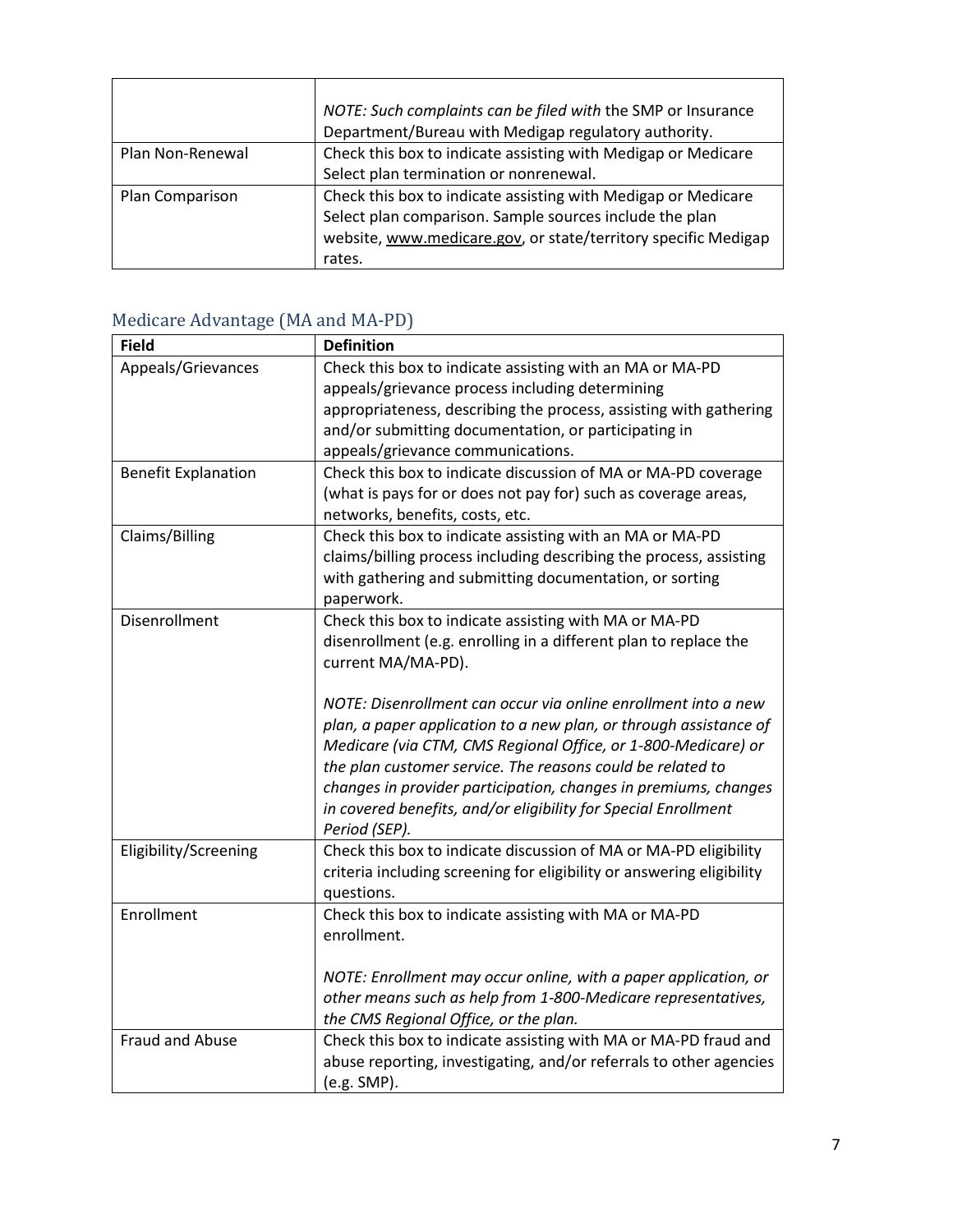| Marketing/Sales<br>Complaints & Issues | Check this box to indicate assisting with a MA or MA-PD<br>complaints. For example, complaints may include broker/agent<br>tactics, marketing misrepresentations, etc.                                                                                                                                                                      |
|----------------------------------------|---------------------------------------------------------------------------------------------------------------------------------------------------------------------------------------------------------------------------------------------------------------------------------------------------------------------------------------------|
|                                        | NOTE: Such complaints can be filed with the SMP, Insurance<br>Department/Bureau with Medigap regulatory authority.                                                                                                                                                                                                                          |
| Plan Non-Renewal                       | Check this box to indicate assisting with MA or MA-PD<br>termination or nonrenewal.                                                                                                                                                                                                                                                         |
| Plan Comparison                        | Check this box to indicate assisting with MA or MA-PD plan<br>comparison. Sample sources include the plan website,<br>www.medicare.gov, or state/territory specific Medigap rates.                                                                                                                                                          |
| QIO/Quality of Care                    | Check this box to indicate discussion of MA or MA-PD Quality<br>Improvement Organization (QIO) or Quality of Care concerns.<br>These concerns that are not considered appeals and/or<br>grievances (e.g. referrals to the QIO for provider/skilled nursing<br>facility/physical therapy/hospital quality of care or discharge<br>concerns). |

#### Medicare Part D

| <b>Field</b>               | <b>Definition</b>                                                    |
|----------------------------|----------------------------------------------------------------------|
| Appeals/Grievances         | Check this box to indicate assisting with a Part D                   |
|                            | appeals/grievance process including determining                      |
|                            | appropriateness, describing the process, assisting with gathering    |
|                            | and/or submitting documentation, or participating in                 |
|                            | appeals/grievance communications.                                    |
| <b>Benefit Explanation</b> | Check this box to indicate discussion of Part D coverage (what it    |
|                            | pays for or does not pay for) such as coverage areas, formulary,     |
|                            | quantity limits, and step therapy.                                   |
| Claims/Billing             | Check this box to indicate assisting with a Part D claims/billing    |
|                            | process including describing the process, assisting with gathering   |
|                            | and submitting documentation, or sorting paperwork.                  |
| Disenrollment              | Check this box to indicate assisting with Part D disenrollment       |
|                            | (e.g. enrolling in a different plan to replace the current Part D    |
|                            | plan).                                                               |
|                            |                                                                      |
|                            | NOTE: Disenrollment can occur via online enrollment into a new       |
|                            | plan, a paper application to a new plan, or through assistance of    |
|                            | Medicare (via CTM, CMS Regional Office, or 1-800-Medicare) or        |
|                            | the plan customer service. The reasons could be related to           |
|                            | changes in provider participation, changes in premiums, changes      |
|                            | in covered benefits, and/or eligibility for Special Enrollment       |
|                            | Period (SEP).                                                        |
|                            |                                                                      |
| Eligibility/Screening      | Check this box to indicate discussion of Part D eligibility criteria |
|                            | including screening for eligibility or answering eligibility         |
|                            | questions.                                                           |
|                            |                                                                      |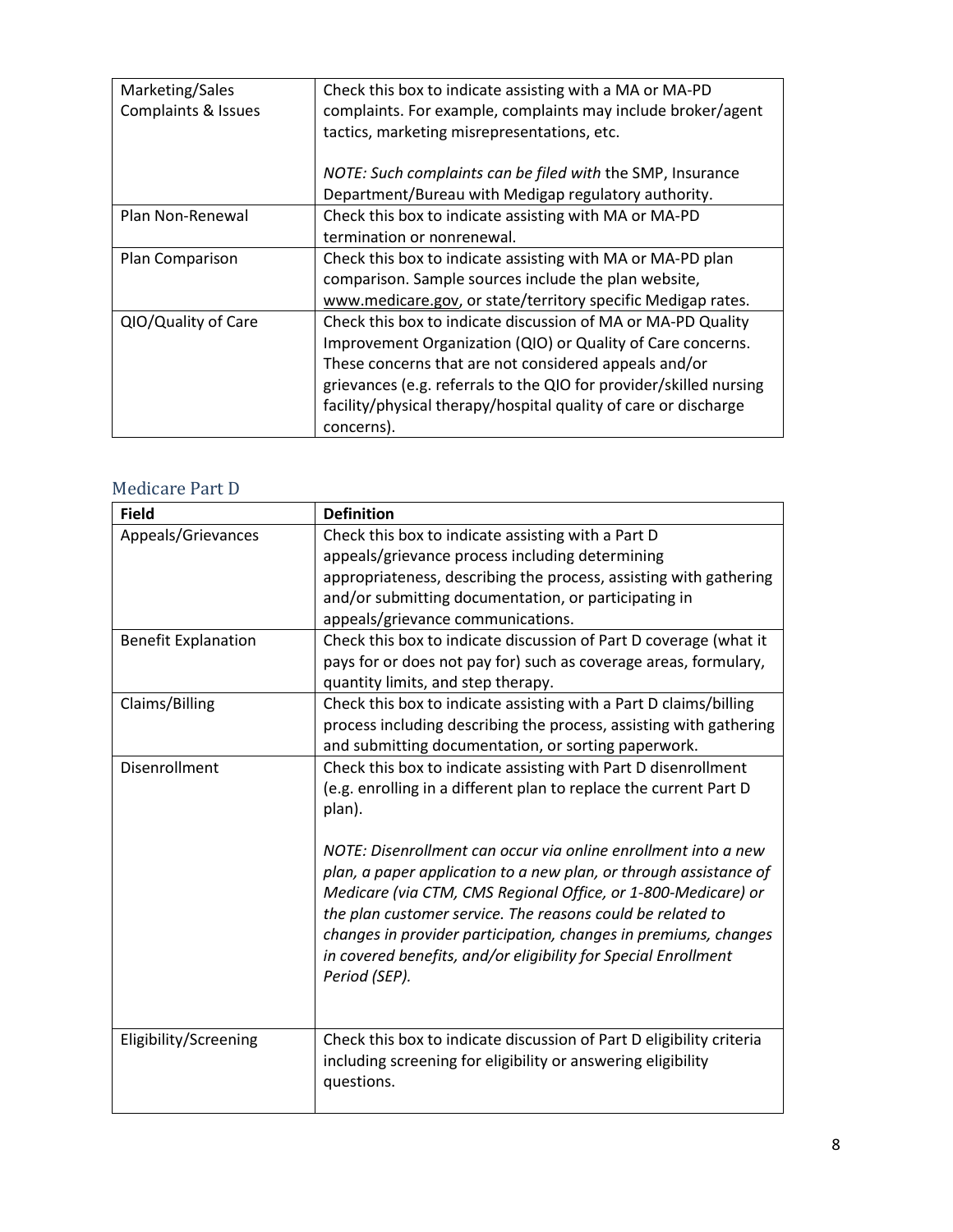| Enrollment                             | Check this box to indicate assisting with Part D enrollment.                                                                                                                  |
|----------------------------------------|-------------------------------------------------------------------------------------------------------------------------------------------------------------------------------|
|                                        | NOTE: Enrollment may occur online, with a paper application, or<br>other means such as help from 1-800-Medicare representatives,<br>the CMS Regional Office, or the plan.     |
| <b>Fraud and Abuse</b>                 | Check this box to indicate assisting with Part D fraud and abuse<br>reporting, investigating, and/or referrals to other agencies (e.g.<br>SMP).                               |
| Marketing/Sales<br>Complaints & Issues | Check this box to indicate assisting with a Part D complaints. For<br>example, complaints may include broker/agent tactics,<br>marketing misrepresentations, etc.             |
| Plan Non-Renewal                       | Check this box to indicate assisting with Part D termination or<br>nonrenewal.                                                                                                |
| Plan Comparison                        | Check this box to indicate assisting with Part D plan comparison.<br>Sample sources include the plan website, www.medicare.gov, or<br>state/territory specific Medigap rates. |

#### Part D Low Income Subsidy (LIS/Extra Help)

| <b>Field</b>                  | <b>Definition</b>                                                     |
|-------------------------------|-----------------------------------------------------------------------|
| Appeals/Grievances            | Check this box to indicate assisting with a Part D LIS/Extra Help     |
|                               | appeals/grievance process including determining                       |
|                               | appropriateness, describing the process, assisting with gathering     |
|                               | and/or submitting documentation, or participating in                  |
|                               | appeals/grievance communications.                                     |
| <b>Application Assistance</b> | Check this box to indicate Part D LIS/Extra Help application          |
|                               | assistance including explaining the application process, sorting      |
|                               | materials for the application, or providing assistance with the       |
|                               | application form.                                                     |
| <b>Application Submission</b> | Check this box to indicate submitting a Part D LIS/Extra Help         |
|                               | application, either paper or electronically via SSA's website.        |
| <b>Benefit Explanation</b>    | Check this box to indicate discussion of Part D LIS/Extra Help        |
|                               | program in making prescriptions more affordable, importance of        |
|                               | the formulary, allowing a Continuous Special Enrollment Period        |
|                               | (SEP), etc.                                                           |
| Claims/Billing                | Check this box to indicate assisting with a Part D LIS/Extra Help     |
|                               | claims/billing process including describing the process, assisting    |
|                               | with gathering and submitting documentation, or sorting               |
|                               | paperwork.                                                            |
| Eligibility/Screening         | Check this box to indicate discussion of Part D LIS/Extra Help        |
|                               | eligibility criteria including screening for eligibility or answering |
|                               | eligibility questions.                                                |
| LI NET/BAE                    | Check this box to indicate assisting with the Limited-income          |
|                               | Newly Eligible Transition (LI NET) program or Best Available          |
|                               | Evidence (BAE) policy.                                                |
|                               | NOTE: Assistance could include but not limited to providing           |
|                               | information to a pharmacy about LI NET or BAE for immediate,          |
|                               | point-of-sale Part D coverage.                                        |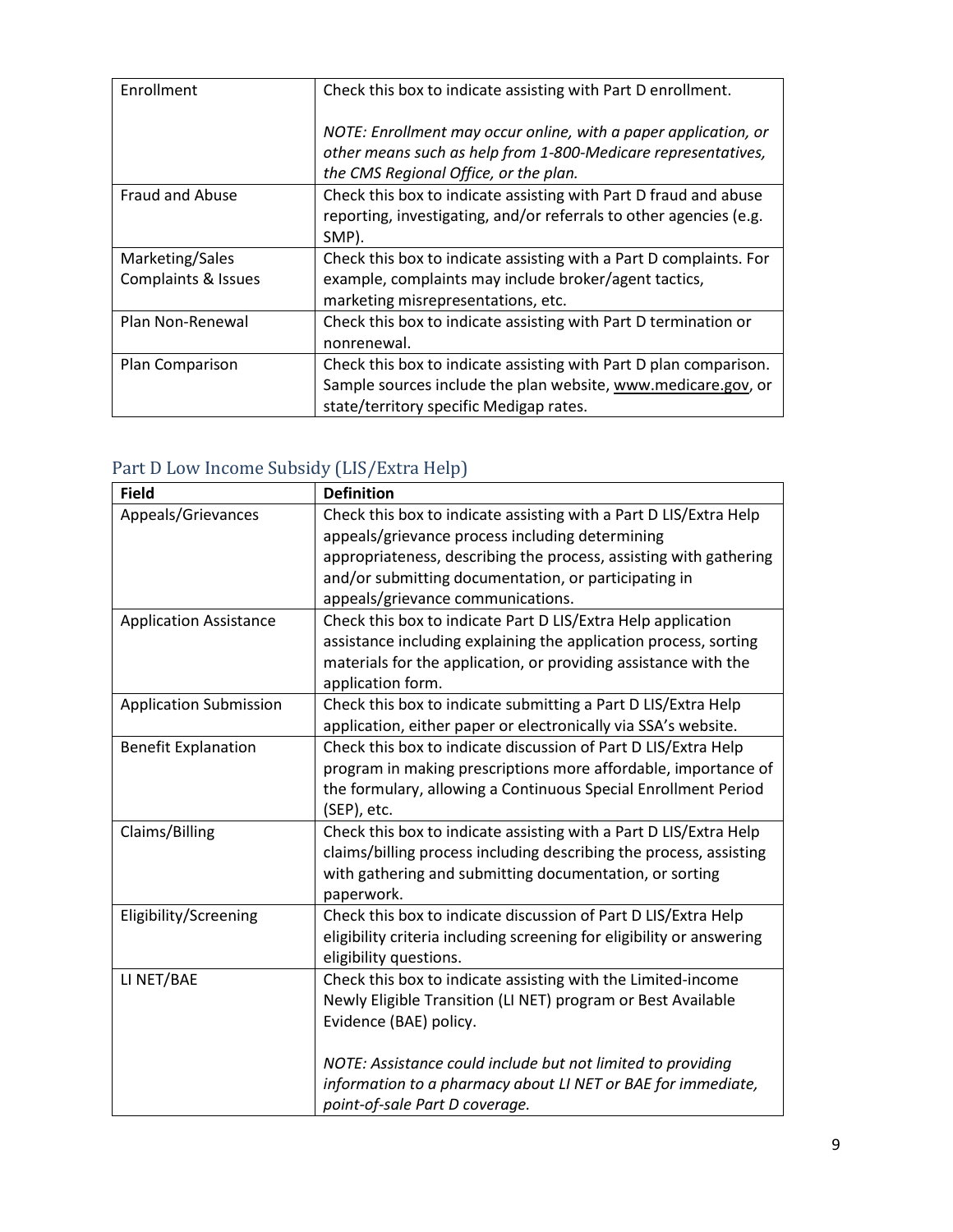#### Other Prescription Assistance

| <b>Field</b>                  | <b>Definition</b>                                                  |
|-------------------------------|--------------------------------------------------------------------|
| <b>Manufacturer Programs</b>  | Check this box to indicate assisting with questions related to     |
|                               | prescription drug assistance under manufacturer programs (e.g.     |
|                               | Prescription Assistance Programs (PAPs)). This includes            |
|                               | assistance with answering questions related to eligibility,        |
|                               | screening and applying for benefits, claims/billing and            |
|                               | appeals/grievances.                                                |
| <b>Military Drug Benefits</b> | Check this box to indicate assisting with questions related to     |
|                               | prescription drug coverage under military benefits (e.g. Tricare). |
|                               | This includes assistance with understanding benefits, screening    |
|                               | and applying for benefits, claims/billing and appeals/grievances.  |
| <b>State Pharmaceutical</b>   | Check this box to indicate assisting with questions related to     |
| <b>Assistance Programs</b>    | prescription drug coverage under State Pharmacy Assistance         |
|                               | Programs (SPAPs). This includes assistance with understanding      |
|                               | benefits, screening and applying for benefits, claims/billing and  |
|                               | appeals/grievances.                                                |
| Union/Employer Plan           | Check this box to indicate assisting with questions related to     |
|                               | prescription drug coverage under Union/Employer plans. This        |
|                               | includes assistance with understanding benefits, screening and     |
|                               | applying for benefits, claims/billing and appeals/grievances.      |
| Other                         | Check this box to indicate assisting with all other prescription   |
|                               | assistance programs/plans (e.g. local sources of assistance such   |
|                               | as American Red Cross, Salvation Army, churches, non-profit        |
|                               | organizations that assist beneficiaries with obtaining             |
|                               | medications related to specific diseases, such as cancer drugs).   |

#### Medicaid

| <b>Field</b>                  | <b>Definition</b>                                                  |
|-------------------------------|--------------------------------------------------------------------|
| <b>Application Submission</b> | Check this box to indicate submitting a Medicaid and/or a          |
|                               | Medicare Savings Program (MSP) application.                        |
| <b>Benefit Explanation</b>    | Check this box to indicate discussion of Medicaid or Medicare      |
|                               | Savings Program (MSP) coverage. This could include discussion      |
|                               | of Medicare cost sharing, long term services and supports (LTSS),  |
|                               | long-term care (LTC), etc.                                         |
| Claims/Billing                | Check this box to indicate assisting with a Medicaid or Medicare   |
|                               | Savings Program (MSP) claims/billing process including             |
|                               | describing the process, assisting with gathering and submitting    |
|                               | documentation, or sorting paperwork.                               |
| Eligibility/Screening         | Check this box to indicate discussion of Medicaid or Medicare      |
|                               | Savings Program (MSP) eligibility criteria including screening for |
|                               | eligibility or answering eligibility questions.                    |
| <b>Fraud and Abuse</b>        | Check this box to indicate assisting with Medicaid or Medicare     |
|                               | Savings Program (MSP) fraud and abuse reporting, investigating,    |
|                               | and/or referrals to other agencies (e.g. SMP).                     |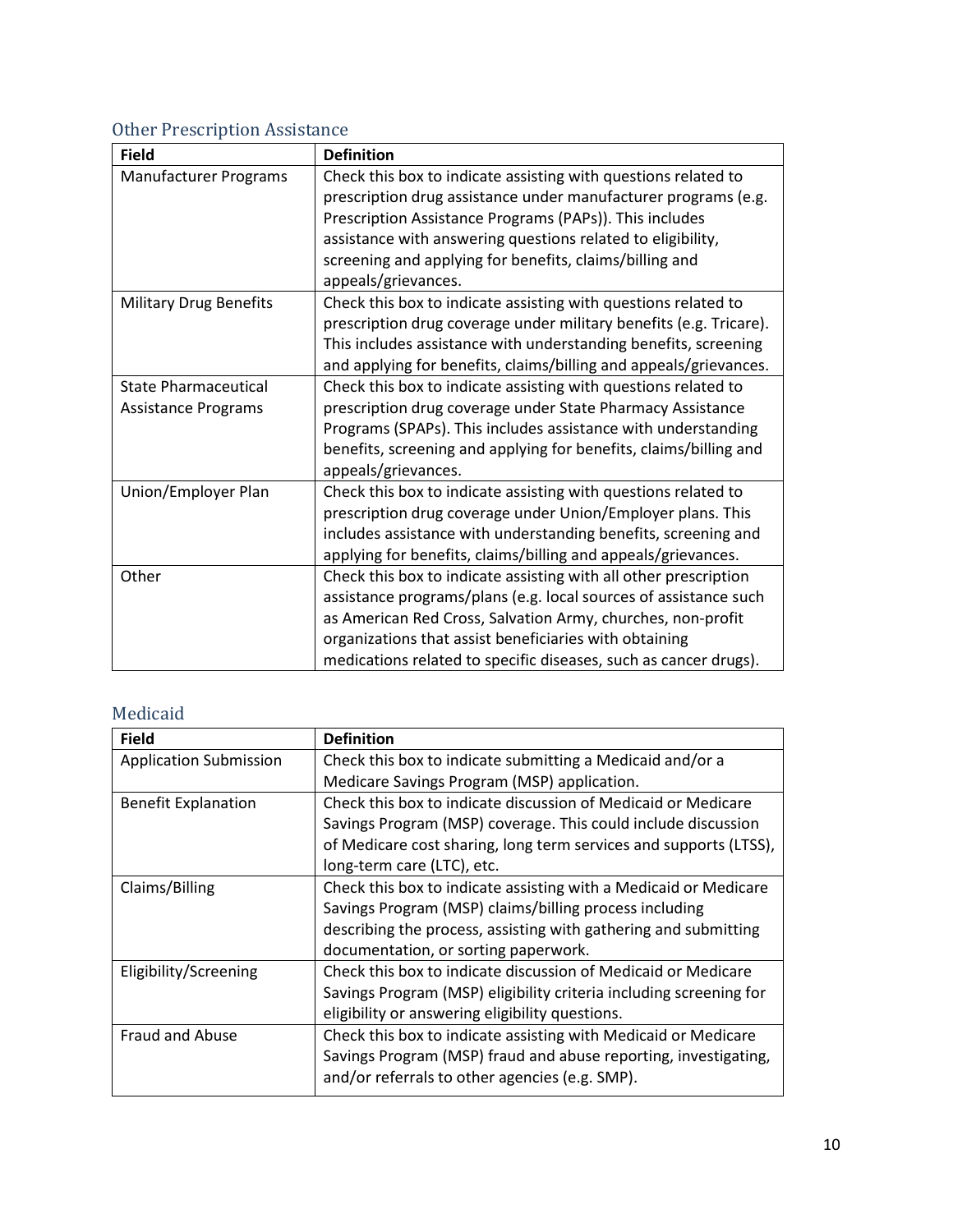| <b>Medicaid Application</b><br>Assistance | Check this box to indicate Medicaid application assistance<br>including explaining the application process, sorting materials<br>for the application, or providing assistance with the application<br>form.                            |
|-------------------------------------------|----------------------------------------------------------------------------------------------------------------------------------------------------------------------------------------------------------------------------------------|
| Medicare Buy-in<br>Coordination           | Check this box to indicate helping a beneficiary with Medicare<br>buy-in. This can include conditional Medicare enrollment,<br>troubleshooting premium withholdings, or in any way to help<br>coordinate benefits for the beneficiary. |
| <b>Medicaid Managed Care</b>              | Check this box to indicate Medicaid Managed Care assistance.<br>Examples include finding network providers, benefits<br>explanation, discussing notices, reviewing enrollment options,<br>etc.                                         |
| <b>MSP Application</b><br>Assistance      | Check this box to indicate Medicare Savings Programs (MSP)<br>application assistance including explaining the application<br>process, sorting materials for the application, or providing<br>assistance with the application form.     |
| Recertification                           | Check this box to indicate Medicaid or Medicare Savings<br>Program (MSP) assistance with or submission of verification<br>documents required for recertification.                                                                      |
| Other                                     | Check this box to indicate assisting with Medicaid topics not<br>listed above.                                                                                                                                                         |

#### Other Insurance

| <b>Field</b>                                     | <b>Definition</b>                                                                                                                                                                                                                                                                                                         |
|--------------------------------------------------|---------------------------------------------------------------------------------------------------------------------------------------------------------------------------------------------------------------------------------------------------------------------------------------------------------------------------|
| <b>Active Employer Health</b><br><b>Benefits</b> | Check this box to indicate assistance with employer health<br>benefits (insurance/coverage) based on current or active<br>employment (e.g. questions about keeping employer coverage<br>vs. joining Medicare, coordination of benefits, etc.).                                                                            |
| <b>COBRA</b>                                     | Check this box to indicate assistance with COBRA, which may<br>include eligibility explanation/screening, benefit explanation,<br>applying for benefits, claims/billing, appeals/grievances, fraud<br>and abuse, and quality of care.                                                                                     |
| Indian Health Services                           | Check this box to indicate explaining Indian Health Service<br>coverage, which may include eligibility explanation/screening,<br>benefit explanation, claims/billing, appeals/grievances, fraud<br>and abuse, quality of care, and coordination with Medicare.                                                            |
| Long Term Care (LTC)<br>Insurance                | Check this box to indicate explaining LTC insurance, which may<br>include eligibility explanation/screening, benefit explanation,<br>plan comparison, plan enrollment/disenrollment, claims/billing,<br>appeals/grievances, fraud and abuse, marketing/sales<br>complaints/issues, quality of care, and plan non-renewal. |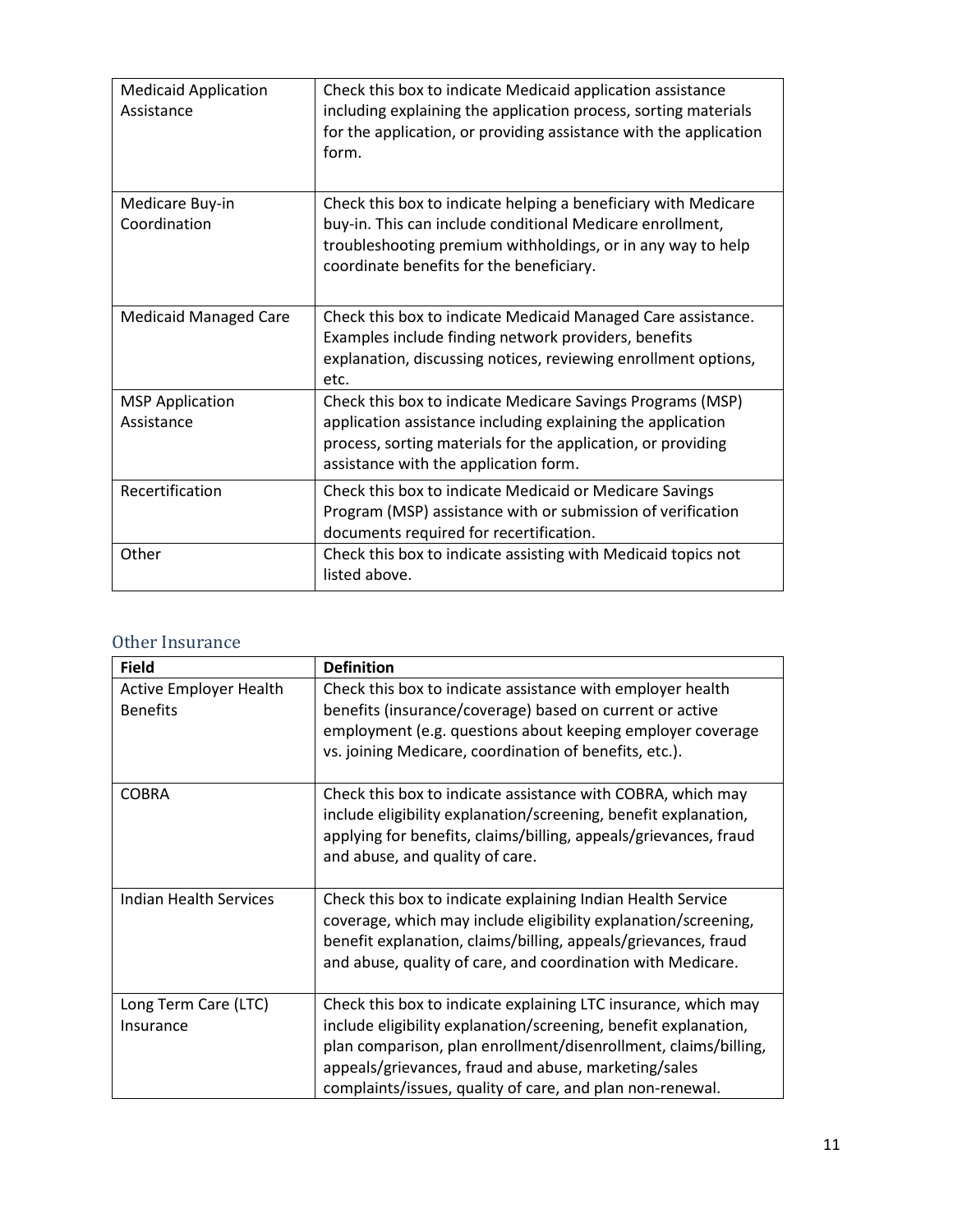| <b>LTC Partnership</b>                            | Check this box to indicate explaining LTC insurance partnership<br>policies, which may include eligibility explanation/screening,<br>benefit explanation, plan comparison, plan<br>enrollment/disenrollment, claims/billing, appeals/grievances,<br>fraud and abuse, marketing/sales complaints/issues, quality of<br>care, and plan non-renewal.          |
|---------------------------------------------------|------------------------------------------------------------------------------------------------------------------------------------------------------------------------------------------------------------------------------------------------------------------------------------------------------------------------------------------------------------|
| Other Health Insurance                            | Check this box to indicate explaining Other insurance not listed<br>in this section. Topics may include eligibility<br>explanation/screening, benefit explanation, plan comparison,<br>plan enrollment/disenrollment, claims/billing,<br>appeals/grievances, fraud and abuse, marketing/sales<br>complaints/issues, quality of care, and plan non-renewal. |
| Retiree Employer Health<br><b>Benefits</b>        | Check this box to indicate assistance with retiree health benefits<br>(insurance/coverage) based on previous employment (e.g.<br>coordination of benefits, comparing coverage with other<br>Medicare products like Medicare Advantage, etc.).                                                                                                              |
| <b>Tricare For Life Health</b><br><b>Benefits</b> | Check this box to indicate explaining Tricare For Life Health<br>Benefits for retired military enrolled in Medicare. Topics may<br>include eligibility/screening, benefit explanation, plan<br>comparison, plan enrollment/disenrollment, and claims/billing.                                                                                              |
| <b>Tricare Health Benefits</b>                    | Check this box to indicate explaining Tricare Health Benefits not<br>yet eligible for Medicare. Topics may include<br>eligibility/screening, benefit explanation, plan comparison, plan<br>enrollment/disenrollment, and claims/billing.                                                                                                                   |
| VA/Veterans Health<br><b>Benefits</b>             | Check this box to indicate explaining VA/Veterans Health<br>Benefits. Topics may include eligibility/screening, benefit<br>explanation, coordination of benefits, and claims/billing.                                                                                                                                                                      |
| Other                                             | Check this box to indicate assisting with insurance topics not<br>listed above (e.g. workers compensation, Marketplace, auto<br>insurance, etc. in coordination with Medicare).                                                                                                                                                                            |

#### Additional Topic Details

| <b>Field</b>          | <b>Definition</b>                                                                                                                                                                                                                                                                             |
|-----------------------|-----------------------------------------------------------------------------------------------------------------------------------------------------------------------------------------------------------------------------------------------------------------------------------------------|
| Ambulance             | Check this box to indicate assistance with Medicare coverage of<br>ambulance benefit. Topics may include eligibility/screening,<br>benefit explanation, fraud and abuse, and appeals or<br>claims/billing.                                                                                    |
| Dental/Vision/Hearing | Check this box to indicate assistance with dental/vision/hearing<br>benefits.                                                                                                                                                                                                                 |
| <b>DMEPOS</b>         | Check this box to indicate assistance with Medicare coverage of<br>Durable Medical Equipment Prosthetics Orthotics and Supplies<br>(DMEPOS) benefit. Topics may include eligibility/screening,<br>benefit explanation, finding a provider, fraud and abuse, and<br>appeals or claims/billing. |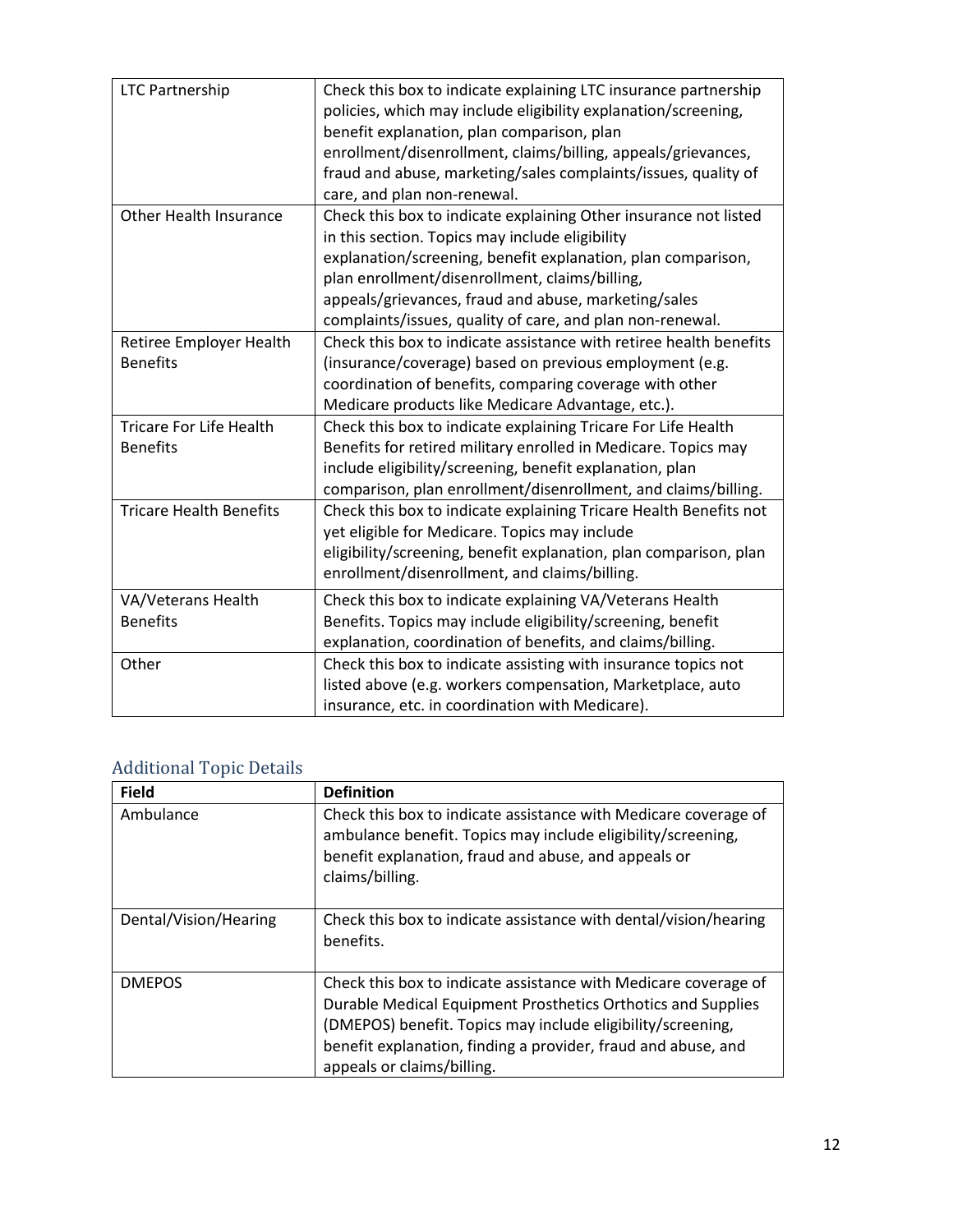| <b>Duals Demonstration</b>      | Check this box to indicate the SHIP receives additional grant<br>dollars to assist beneficiaries enrolled in both Medicare and<br>Medicaid known as Duals Demonstrations Programs.                                                                         |
|---------------------------------|------------------------------------------------------------------------------------------------------------------------------------------------------------------------------------------------------------------------------------------------------------|
|                                 | NOTE: SHIPs participating in Duals Demonstration Grant<br>Programs from CMS must use this topic to track and report for<br>grant purposes.                                                                                                                 |
| Home Health Care                | Check this box to indicate assistance with Medicare coverage of<br>home health benefit. Topics may include eligibility/screening,<br>benefit explanation, fraud and abuse, and appeals or<br>claims/billing.                                               |
| Hospice                         | Check this box to indicate assistance with Medicare coverage of<br>hospice benefit. Topics may include eligibility/screening, benefit<br>explanation, locating a provider, fraud and abuse, and appeals<br>or claims/billing.                              |
| Hospital                        | Check this box to indicate assistance with Medicare coverage of<br>hospital benefit. Topics may include eligibility/screening, benefit<br>explanation, observation vs. admittance, ratings comparisons,<br>fraud and abuse, and appeals or claims/billing. |
| <b>New Medicare Card</b>        | Check this box to indicate assistance with New Medicare Cards.                                                                                                                                                                                             |
| New to Medicare                 | Check this box to indicate assistance to a beneficiary just joining<br>Medicare, known as New to Medicare.                                                                                                                                                 |
| <b>Preventive Benefits</b>      | Check this box to indicate assistance with Medicare coverage of<br>preventive benefits coverage. Topics may include<br>eligibility/screening, benefit explanation, cost-sharing<br>requirements, fraud and abuse, and appeals or claims/billing.           |
| <b>Skilled Nursing Facility</b> | Check this box to indicate assistance with Medicare coverage of<br>hospital benefit. Topics may include eligibility/screening, benefit<br>explanation, fraud and abuse, and appeals or claims/billing.                                                     |
| Other                           | Check this box to indicate assistance with Medicare coverage<br>not listed in other topics of this section.                                                                                                                                                |

## Time Spent

The Time Spent per contact represents the total hours and minutes spent counseling the beneficiary or representative *plus* time spent working directly on their behalf for the contact. Examples of time spent working directly on behalf of the beneficiary or representative include time spent:

- Researching
- Referring
- Advocating (calling agencies on the beneficiary's behalf)
- Trying to reach the beneficiary/representative
- Waiting to meet with the beneficiary/representative
- Preparing materials to send to the beneficiary/representative
- Completing paperwork/forms to report the contact Travel time to beneficiary/representative